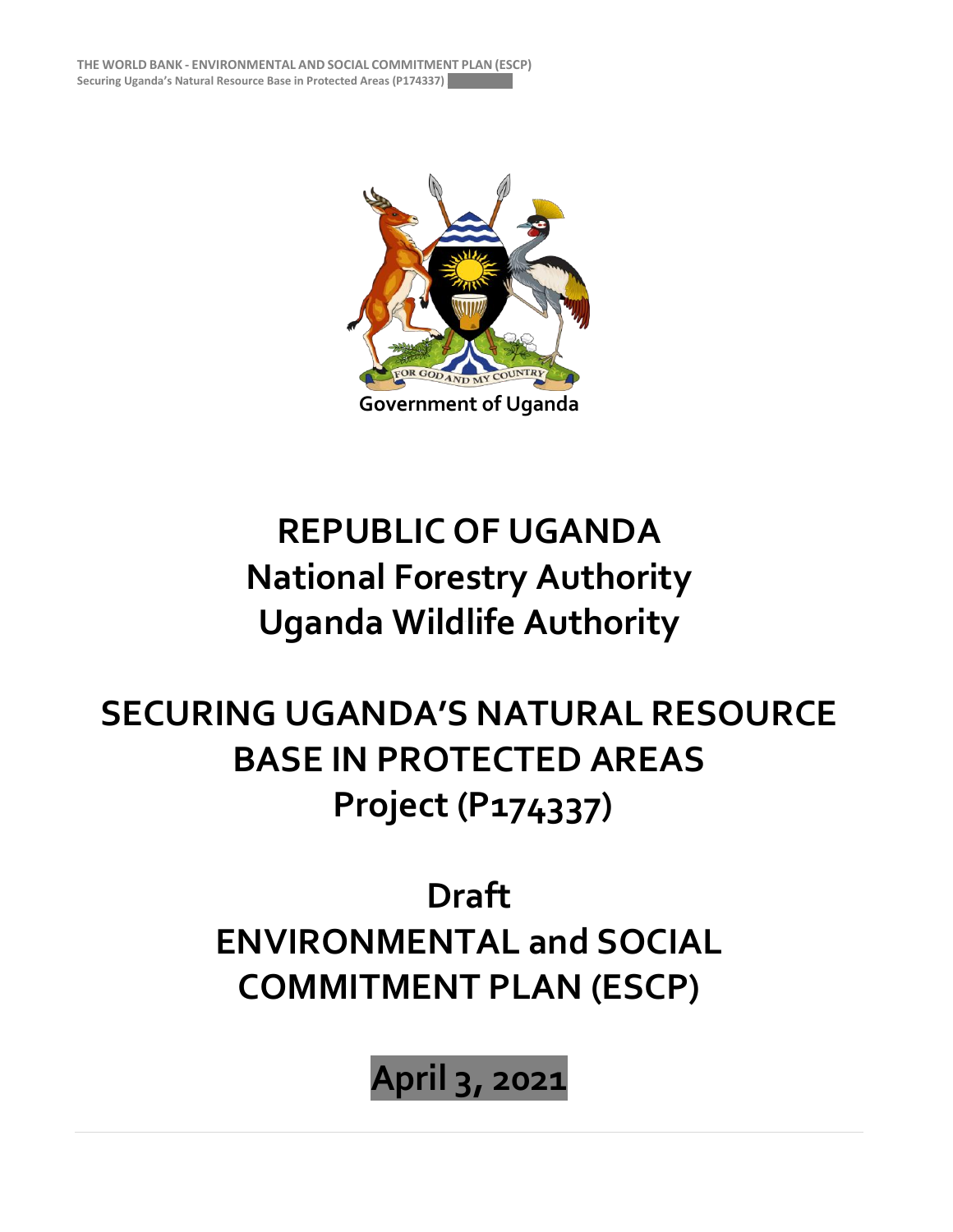## **ENVIRONMENTAL AND SOCIAL COMMITMENT PLAN**

- 1. The Republic of Uganda will implement the Securing Uganda's Natural Resource Base in Protected Areas Project (the **Project**), with the involvement of the Ministry of Finance, Planning and Economic Development (**MOFPED**) and the following agencies: National Forestry Authority (**NFA**) and Uganda Wildlife Authority (**UWA**). The International Development Association (the **Association**) has agreed to provide financing for the Project.
- 2. The Republic of Uganda shall implement material measures and actions so that the Project is implemented in accordance with the Environmental and Social Standards (**ESSs**). This Environmental and Social Commitment Plan (**ESCP**) sets out material measures and actions, any specific documents or plans, as well as the timing for each of these.
- 3. The Republic of Uganda shall also comply with the provisions of any other environmental and social (E&S) documents required under the ESF and referred to in this ESCP, such as the Environmental and Social Management Framework (ESMF), Environmental and Social Management Plans (ESMP), and the Stakeholder Engagement Plan (SEP), and the timelines specified in those E&S documents.
- 4. The Republic of Uganda is responsible for compliance with all requirements of the ESCP even when implementation of specific measures and actions is conducted by the Ministry, agency or unit referenced in 1. above.
- 5. Implementation of the material measures and actions set out in this ESCP shall be monitored and reported to the Association by the Republic of Uganda as required by the ESCP and the conditions of the legal agreement, and the Association will monitor and assess progress and completion of the material measures and actions throughout implementation of the Project.
- 6. As agreed by the Association and the Republic of Uganda, this ESCP may be revised from time to time during Project implementation, to reflect adaptive management of Project changes and unforeseen circumstances or in response to assessment of Project performance conducted under the ESCP itself. In such circumstances, the Republic of Uganda, through MOFPED, will agree to the changes with the Association and will update the ESCP to reflect such changes. Agreement on changes to the ESCP will be documented through the exchange of letters signed between the Association and the Republic of Uganda, through MOFPED. The Republic of Uganda shall promptly disclose the updated ESCP.
- 7. Where Project changes, unforeseen circumstances, or Project performance result in changes to the risks and impacts during Project implementation, the Republic of Uganda shall provide additional funds, if needed, to implement actions and measures to address such risks and impacts, which may include environmental, health, and safety impacts.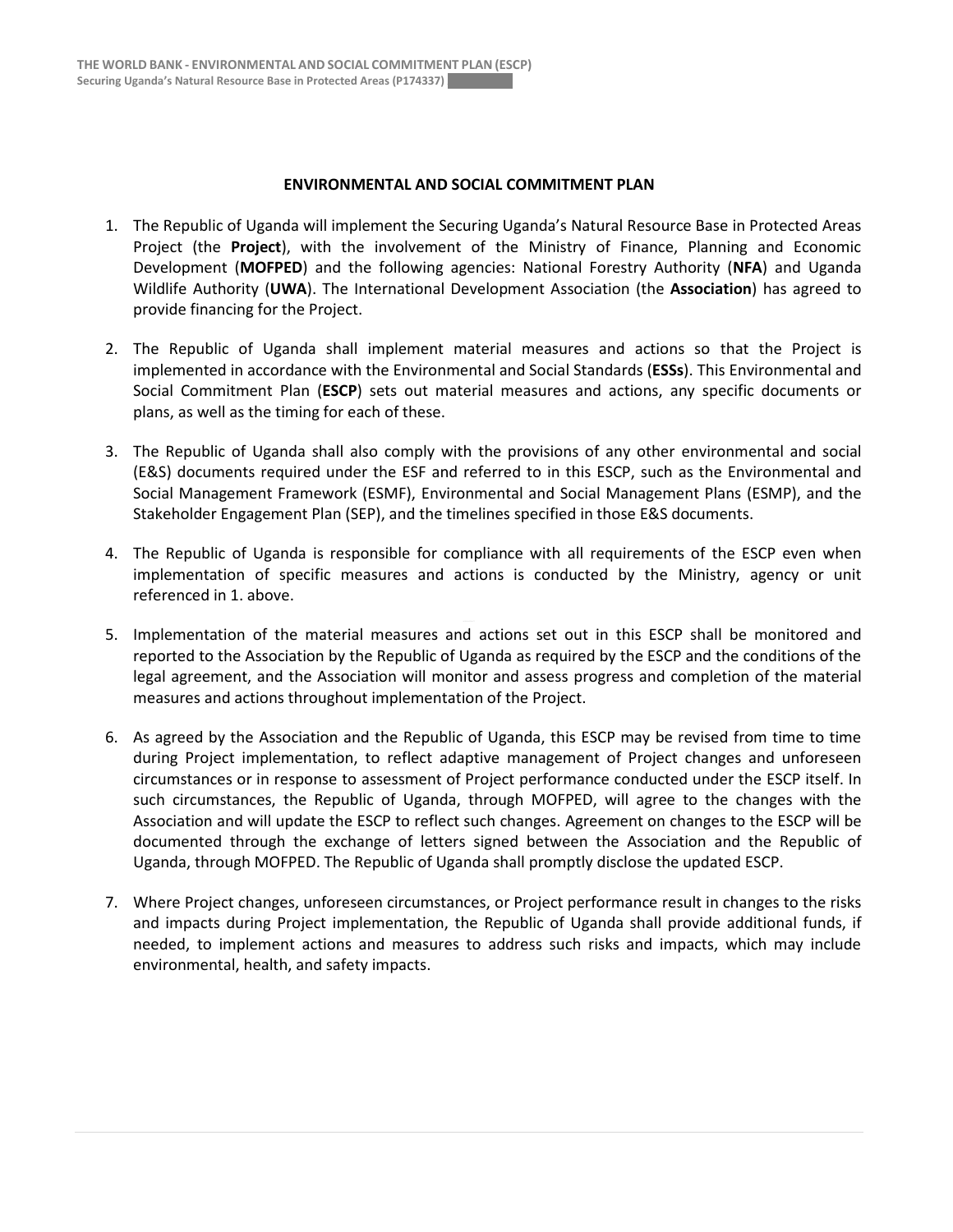| <b>MATERIAL MEASURES AND ACTIONS</b>                                                  |                                                                                                                                                                                                                                                                                                                                                                                                                                                                                                                                                                                                                                                                                                                                                                                                                                                                                                                                                                                                                                                                                                                               | <b>TIMEFRAME</b>                                                                                                                                                                                                                                                              | <b>RESPONSIBILE ENTITY/AUTHORITY</b> |
|---------------------------------------------------------------------------------------|-------------------------------------------------------------------------------------------------------------------------------------------------------------------------------------------------------------------------------------------------------------------------------------------------------------------------------------------------------------------------------------------------------------------------------------------------------------------------------------------------------------------------------------------------------------------------------------------------------------------------------------------------------------------------------------------------------------------------------------------------------------------------------------------------------------------------------------------------------------------------------------------------------------------------------------------------------------------------------------------------------------------------------------------------------------------------------------------------------------------------------|-------------------------------------------------------------------------------------------------------------------------------------------------------------------------------------------------------------------------------------------------------------------------------|--------------------------------------|
|                                                                                       | <b>MONITORING AND REPORTING</b>                                                                                                                                                                                                                                                                                                                                                                                                                                                                                                                                                                                                                                                                                                                                                                                                                                                                                                                                                                                                                                                                                               |                                                                                                                                                                                                                                                                               |                                      |
| A                                                                                     | <b>REGULAR REPORTING</b><br>Prepare and submit to the Association regular monitoring reports on<br>the environmental, social, health and safety (ESHS) performance of the<br>Project, including but not limited to the implementation of the ESCP,<br>status of preparation and implementation of E&S documents required<br>under the ESCP, stakeholder engagement activities, functioning of the<br>grievance mechanism(s).                                                                                                                                                                                                                                                                                                                                                                                                                                                                                                                                                                                                                                                                                                  | Quarterly throughout Project<br>implementation.                                                                                                                                                                                                                               | NFA and UWA                          |
| B                                                                                     | INCIDENTS AND ACCIDENTS NOTIFICATION<br>In case of occurrence of an incident or accident related or having an<br>impact on the Project which has, or are likely to have, a significant<br>adverse effect on the environment, the affected communities, the<br>public or workers, the NFA and UWA shall:<br>as soon as reasonably practicable, but no later than five (5)<br>(a)<br>calendar days after become aware of the occurrence of such incident or<br>accident, inform the Association by any electronic means of its nature<br>and circumstance as well as any effect or impact resulting or likely to<br>result therefrom;<br>as soon as reasonably practicable, but no later than twenty<br>(b)<br>(20) days after such incident or accident, provide the Association with a<br>summary report that includes a description of the incident or accident,<br>and the measures, if any, that the Republic of Uganda is taking or plans<br>to take to address it and to prevent any future similar event; and<br>keep the Association informed of the on-going implementation<br>(c)<br>of the said measures and plans. | (a) As soon as reasonable and practical but<br>no later than 5 days after learning of the<br>incident or accident.<br>(b) Report due as soon as reasonably<br>practicable, but no later than 20 days after<br>incident or accident.<br>(c) throughout Project implementation. | NFA and UWA                          |
| <b>ESS 1: ASSESSMENT AND MANAGEMENT OF ENVIRONMENTAL AND SOCIAL RISKS AND IMPACTS</b> |                                                                                                                                                                                                                                                                                                                                                                                                                                                                                                                                                                                                                                                                                                                                                                                                                                                                                                                                                                                                                                                                                                                               |                                                                                                                                                                                                                                                                               |                                      |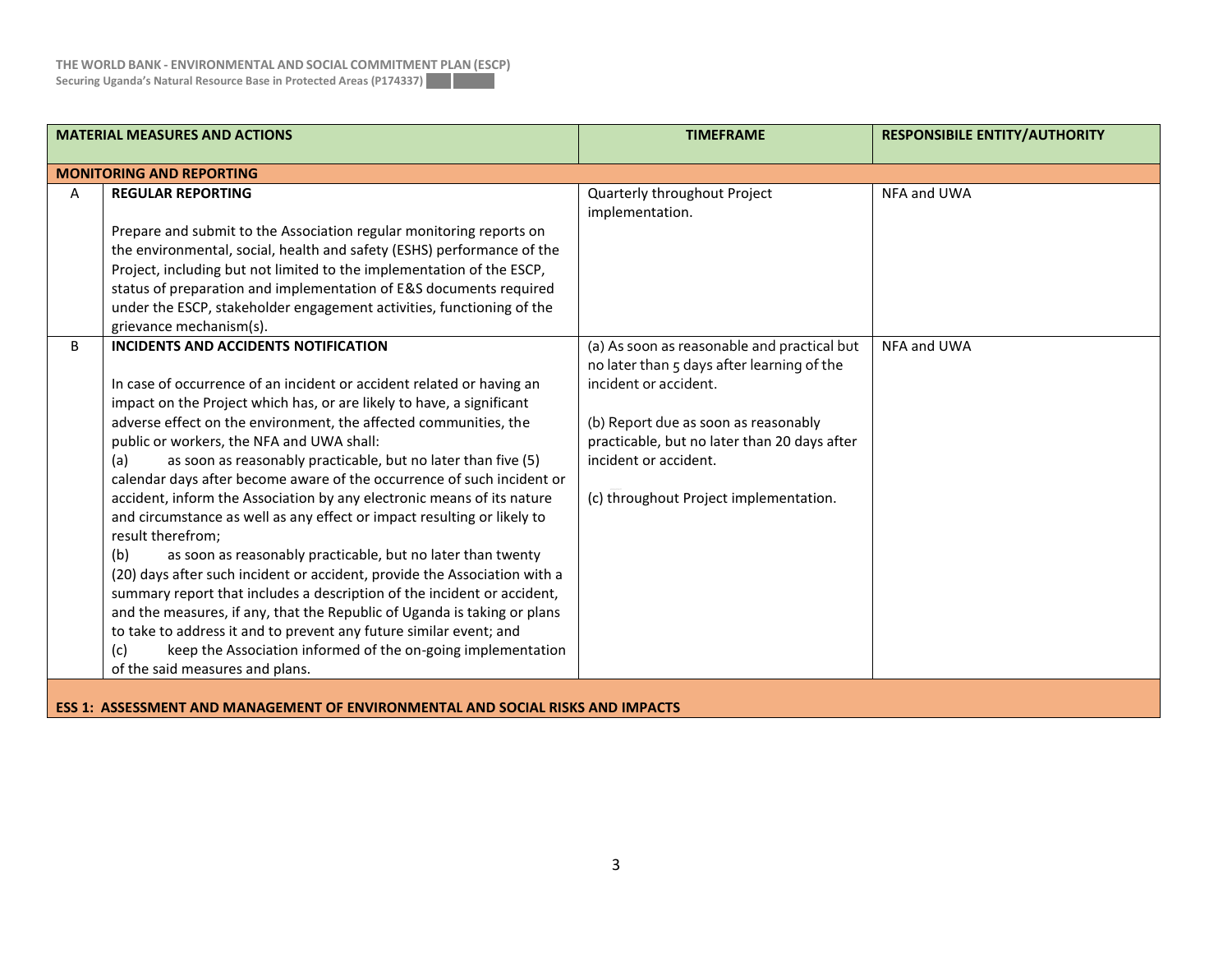| <b>MATERIAL MEASURES AND ACTIONS</b> |                                                                                                                                                                                                                                                                                                                                                                                                           | <b>TIMEFRAME</b>                                                                                                                      | <b>RESPONSIBILE ENTITY/AUTHORITY</b> |
|--------------------------------------|-----------------------------------------------------------------------------------------------------------------------------------------------------------------------------------------------------------------------------------------------------------------------------------------------------------------------------------------------------------------------------------------------------------|---------------------------------------------------------------------------------------------------------------------------------------|--------------------------------------|
| 1.1                                  | <b>ORGANIZATIONAL STRUCTURE</b><br>Maintain the established organizational structure with qualified staff<br>and resources to support management of E&S throughout Project<br>implementation, through assignment of E&S focal points at the NFA and<br>UWA.<br>Two E&S focal points have been appointed in each the National Forestry<br>Authority (NFA) and Uganda Wildlife Authority (UWA). These focal | Throughout project implementation                                                                                                     | NFA and UWA                          |
|                                      | points shall be responsible for the day to day implementation of E&S<br>measures and generally ensuring that the Project is being implemented<br>in accordance with the ESCP.                                                                                                                                                                                                                             |                                                                                                                                       |                                      |
| 1.2                                  | <b>ENVIRONMENTAL AND SOCIAL ASSESSMENT</b><br>Implement Project activities in accordance with ESSs and Environmental<br>and Social Management Framework (ESMF) for the Project consistent<br>with the ESSs and to the satisfaction of the Association, in a manner<br>acceptable to the Association.                                                                                                      | ESMF to be implemented throughout the<br>Project implementation.                                                                      | NFA and UWA                          |
| 1.3                                  | <b>MANAGEMENT TOOLS AND INSTRUMENTS</b><br>Screen any proposed Project activity in accordance with the<br>Environmental and Social Management Framework (ESMF) prepared for<br>the Project, and, thereafter, draft, adopt, and implement the activity<br>Environmental and Social Management Plan (ESMP), as required, in a<br>manner acceptable to the Association.                                      | Before commencement of specific<br>activities.<br>Once approved, the ESMPs shall be carried<br>out throughout Project implementation. | NFA and UWA                          |
| 1.4                                  | <b>TECHNICAL ASSISTANCE ACTIVITIES</b><br>Ensure that all Terms of Reference (TOR) for Technical Assistance give<br>due consideration to the E&S implications of proposed activities. The<br>TORs shall be consistent with the ESF and cleared by the Association<br>prior to their finalization.                                                                                                         | TORs have been adopted as part of the<br>ESMF specified in 1.2.                                                                       | NFA and UWA                          |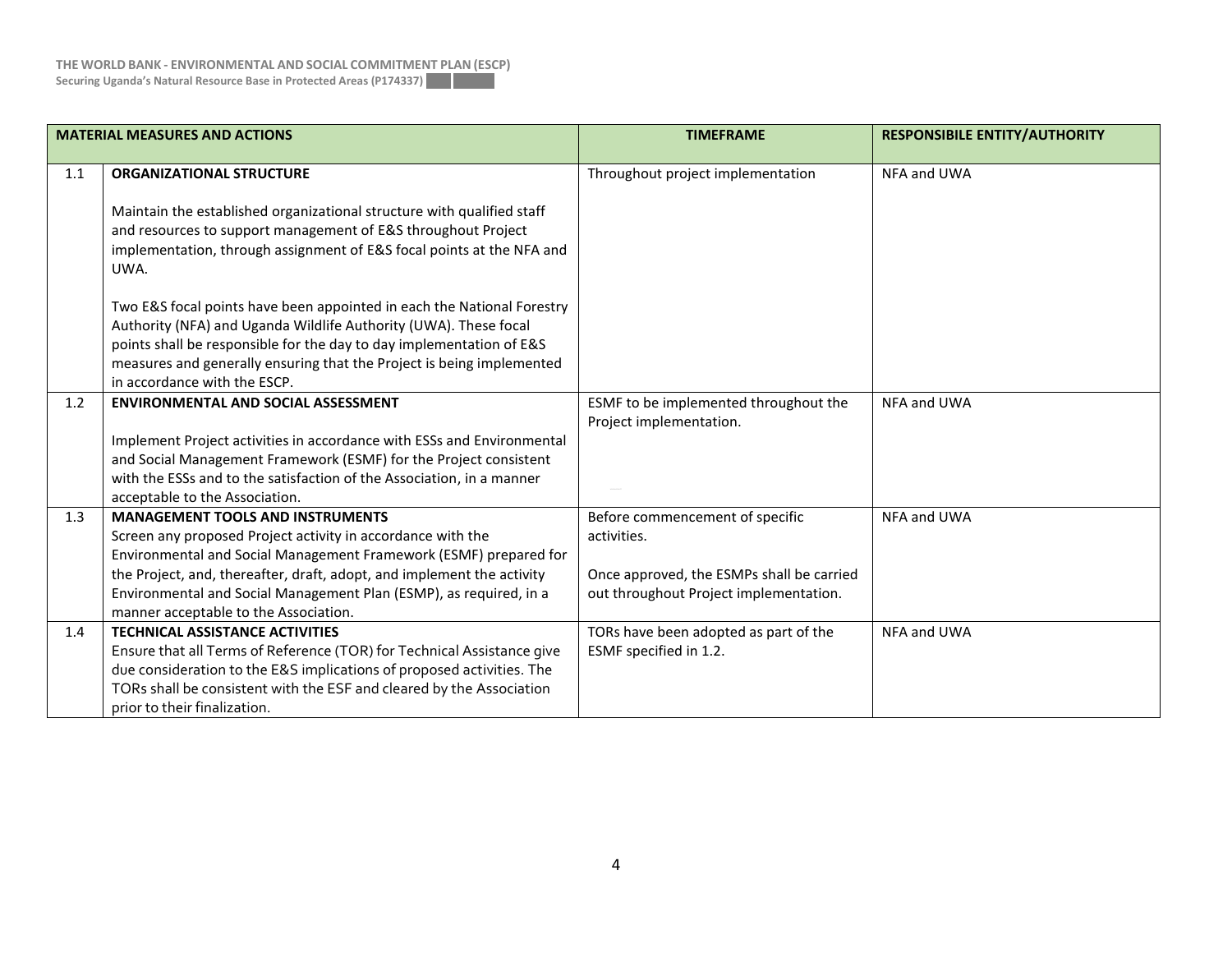| <b>MATERIAL MEASURES AND ACTIONS</b> |                                                                                                                                                                                                                                                                                                                                                                                                                                                                                                                                                                                                                                                                                                                    | <b>TIMEFRAME</b>                                                                                                     | <b>RESPONSIBILE ENTITY/AUTHORITY</b> |  |  |
|--------------------------------------|--------------------------------------------------------------------------------------------------------------------------------------------------------------------------------------------------------------------------------------------------------------------------------------------------------------------------------------------------------------------------------------------------------------------------------------------------------------------------------------------------------------------------------------------------------------------------------------------------------------------------------------------------------------------------------------------------------------------|----------------------------------------------------------------------------------------------------------------------|--------------------------------------|--|--|
| 1.5                                  | <b>MANAGEMENT OF CONTRACTORS:</b><br>Incorporate the relevant aspects of the ESCP, including the relevant E&S<br>documents and/or plans, and the Labor Management Procedures, into<br>the ESHS specifications of the procurement documents with<br>contractors. Thereafter ensure that the contractors comply with the<br>ESHS specifications of their respective contracts.                                                                                                                                                                                                                                                                                                                                       | Prior to the preparation of procurement<br>documents.<br>Supervise contractors throughout Project<br>implementation. | <b>UWA</b>                           |  |  |
|                                      | <b>ESS 2: LABOR AND WORKING CONDITIONS</b>                                                                                                                                                                                                                                                                                                                                                                                                                                                                                                                                                                                                                                                                         |                                                                                                                      |                                      |  |  |
| 2.1                                  | <b>LABOR MANAGEMENT PROCEDURES</b><br>Update, adopt, and implement the Labor Management Procedures<br>(LMP) that have been developed for the Project.<br>Government agencies staff shall be employed subject to Public Service<br>Standing Orders and the applicable provisions of ESS2, including on<br>occupational health and safety and prohibitions on forced and child<br>labor.<br>Workers employed/contracted by NGOs and Private Companies shall<br>be subject to ESS2, and these NGOs and Private Companies' policies<br>shall be assessed for consistency with ESS2 and the Project Labor<br>Management Procedures and national Labour laws prior to entering<br>implementation contract or agreements. | Throughout Project implementation                                                                                    | NFA and UWA                          |  |  |
| 2.2                                  | <b>WORKERS CODE OF CONDUCT</b><br>Ensure that all workers under the Project sign and abide by Workers<br>Code of Conduct included in the LMP developed for the Project                                                                                                                                                                                                                                                                                                                                                                                                                                                                                                                                             | Prior to start of employment, throughout<br>Project implementation                                                   | NFA and UWA and their contractors    |  |  |
| 2.3                                  | <b>TRAINING FOR WORKERS</b><br>Provide induction training to workers on Sexual Exploitation and Abuse<br>(SEA) / Gender-Based Violence (GBV) prevention, safety procedures,<br>COVID-19 procedures and repeat as needed.                                                                                                                                                                                                                                                                                                                                                                                                                                                                                           | At the start of employment, with periodic<br>refreshers, throughout Project<br>implementation                        | NFA and UWA and their contractors    |  |  |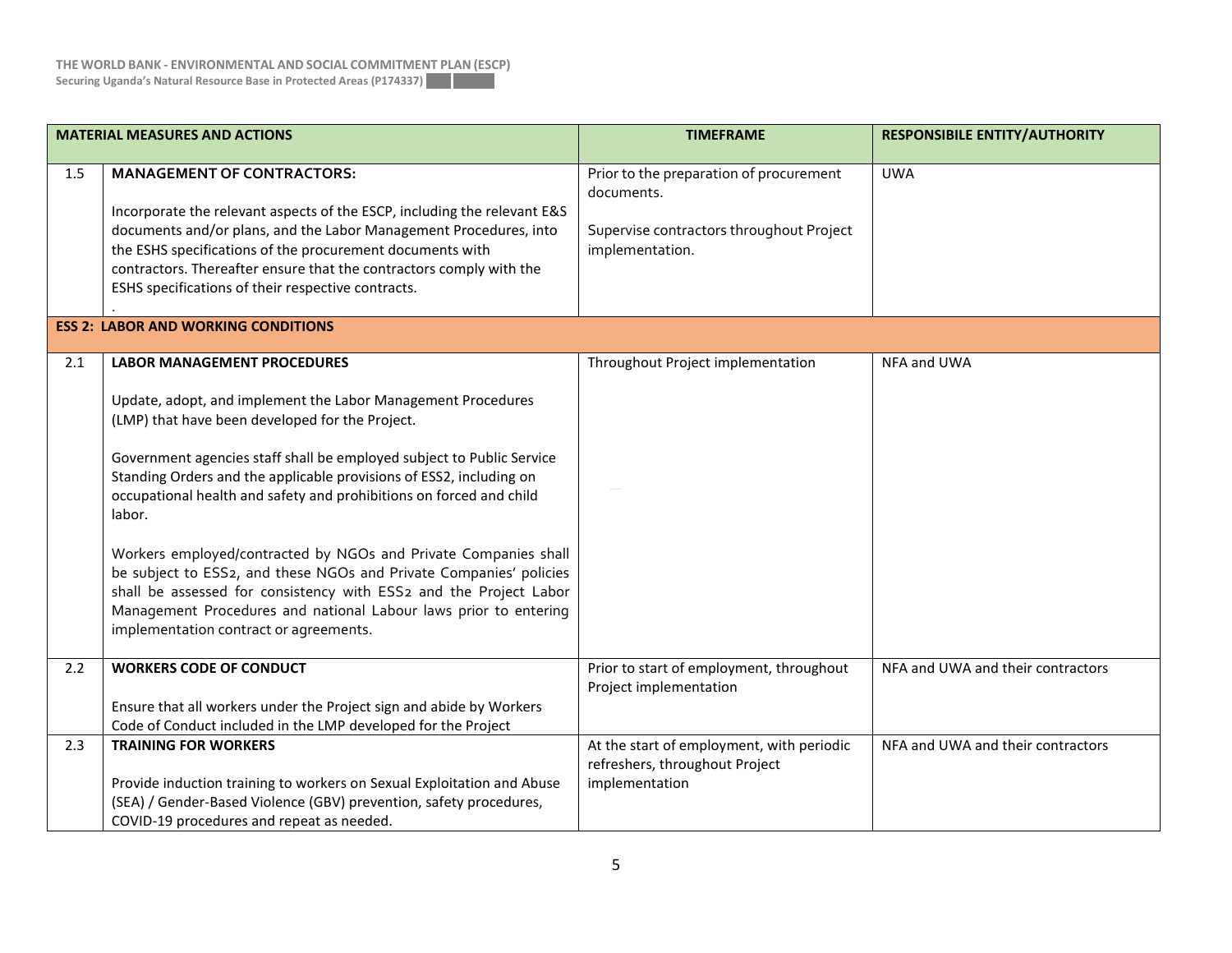| <b>MATERIAL MEASURES AND ACTIONS</b> |                                                                                                                                                                                                                                                                                                                                                                                                                                                                                                                                                                                                                                                                                                         | <b>TIMEFRAME</b>                                                                                                                                                                                                              | <b>RESPONSIBILE ENTITY/AUTHORITY</b> |
|--------------------------------------|---------------------------------------------------------------------------------------------------------------------------------------------------------------------------------------------------------------------------------------------------------------------------------------------------------------------------------------------------------------------------------------------------------------------------------------------------------------------------------------------------------------------------------------------------------------------------------------------------------------------------------------------------------------------------------------------------------|-------------------------------------------------------------------------------------------------------------------------------------------------------------------------------------------------------------------------------|--------------------------------------|
| 2.4                                  | <b>GRIEVANCE MECHANISM FOR PROJECT WORKERS</b><br>Establish, maintain, and operate a grievance mechanism for Project<br>workers, as described in the LMP and consistent with ESS2.                                                                                                                                                                                                                                                                                                                                                                                                                                                                                                                      | Grievance mechanism shall be operational<br>prior engaging Project workers and<br>maintained throughout Project<br>implementation                                                                                             | NFA and UWA                          |
| 2.5                                  | OCCUPATIONAL HEALTH AND SAFETY (OHS) MEASURES<br>Consistent with ESS2 and Uganda legislation, implement occupational,<br>health and safety (OHS) measures specified in the ESMF, specific ESMP,<br>and the LMP.                                                                                                                                                                                                                                                                                                                                                                                                                                                                                         | Throughout Project implementation and<br>same timeframe as for the implementation<br>of the ESMPs                                                                                                                             | NFA and UWA                          |
| 3.1                                  | <b>ESS 3: RESOURCE EFFICIENCY AND POLLUTION PREVENTION AND MANAGEMENT</b><br>RESOURCE EFFICIENCY AND POLLUTION PREVENTION AND<br><b>MANAGEMENT:</b><br>(a) In accordance with ESS <sub>3</sub> and in a manner satisfactory to the<br>Association, include in all contractor contracts requirements for proper<br>disposal of all liquid and solid waste (including plastic trash) and<br>construction waste, sanitation management, including management of<br>any associated dust emission, and management of potential pollution<br>of water sources and air, noise impacts during construction and<br>operation.<br>(b) Thereafter, ensure contractor compliance with these provisions and<br>ESS3. | (a) Prior to signing contractor contracts<br>(b) throughout Project implementation                                                                                                                                            | NFA and UWA                          |
|                                      | <b>ESS 4: COMMUNITY HEALTH AND SAFETY</b>                                                                                                                                                                                                                                                                                                                                                                                                                                                                                                                                                                                                                                                               |                                                                                                                                                                                                                               |                                      |
| 4.1                                  | <b>COMMUNITY HEALTH AND SAFETY:</b><br>Prepare, adopt, and implement measures and actions to assess and<br>manage specific risks and impacts to the community arising from Project<br>activities, including but not limited to noise, accident risk, and other<br>disturbances due to civil works. Include these measures and actions in<br>the ESMPs to be prepared in accordance with the ESMF, in a manner<br>acceptable to the Association.                                                                                                                                                                                                                                                         | General requirements shall be included in<br>the ESMF on the timeframe specified in<br>1.2, and specific measures adopted and<br>implemented in ESMPs on timeframe<br>specified in 1.3, throughout Project<br>implementation. | NFA and UWA                          |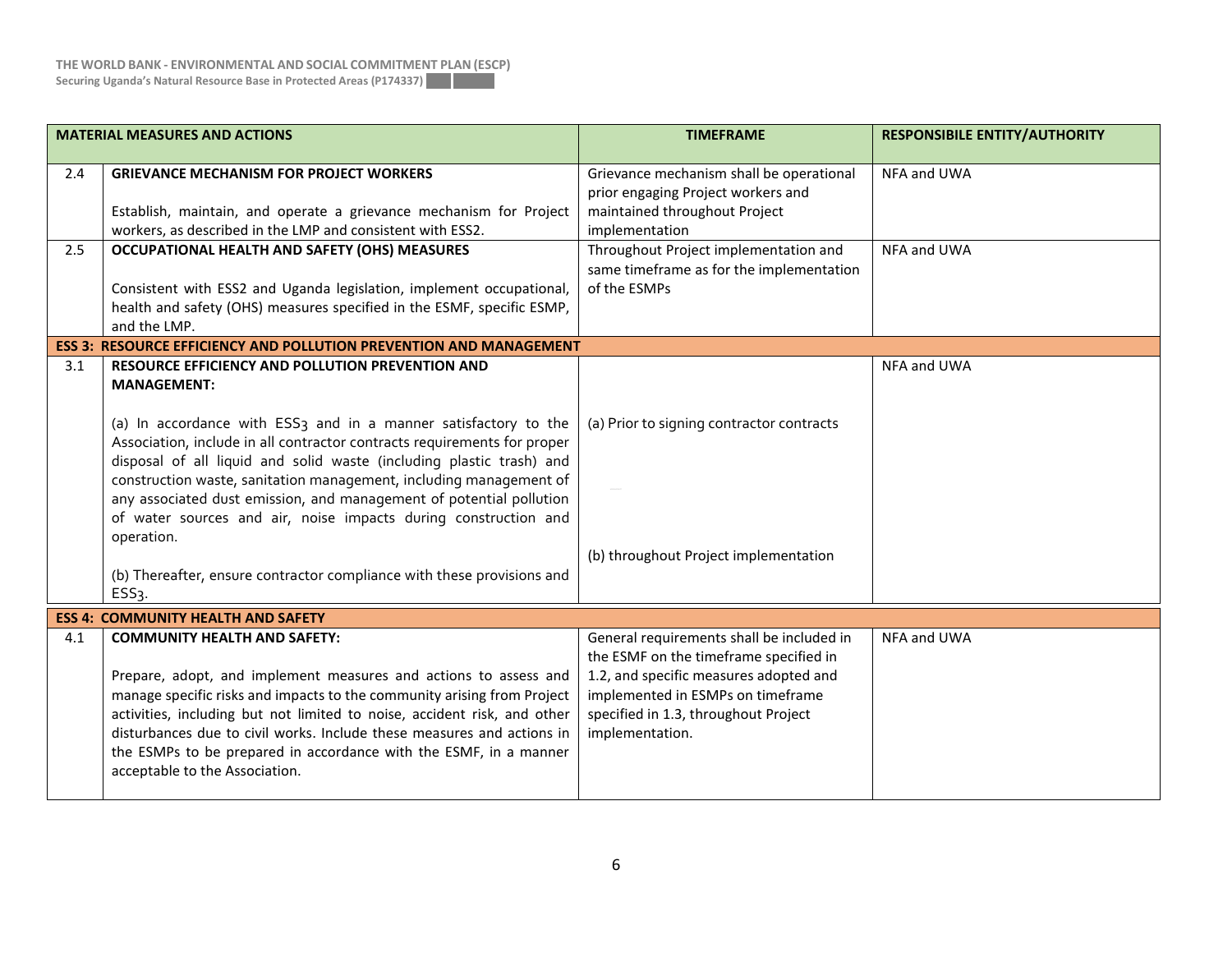| 4.2                           | <b>TRAINING FOR THE COMMUNITY:</b>                                                                                                                                                                                                | Throughout Project implementation            | NFA and UWA |  |
|-------------------------------|-----------------------------------------------------------------------------------------------------------------------------------------------------------------------------------------------------------------------------------|----------------------------------------------|-------------|--|
|                               | Conduct activities for the communities designed to heighten awareness<br>of risks and to mitigate impacts specified in this ESCP.                                                                                                 |                                              |             |  |
| 4.3                           | <b>GBV AND SEA RISKS:</b>                                                                                                                                                                                                         |                                              | NFA and UWA |  |
|                               | (a) The Project shall ensure diverse and respectful workplaces, free of<br>sexual exploitation, abuse, or harassment. Awareness raising on GBV<br>and SEA / H shall be included in general engagements with local<br>communities. | (a) Throughout Project implementation        |             |  |
|                               | (b) In addition, measures and actions to prevent and address the risks of<br>GBV and SEA/SH shall be included in the ESMF and ESMPs in<br>accordance with ESS4 and in a manner satisfactory to the Association.                   | (b) on timeframes specified in 1.2. and 1.3. |             |  |
|                               | <b>ESS 5: LAND ACQUISITION, RESTRICTIONS ON LAND USE AND INVOLUNTARY RESETTLEMENT</b>                                                                                                                                             |                                              |             |  |
| Not applicable to the Project |                                                                                                                                                                                                                                   |                                              |             |  |
|                               |                                                                                                                                                                                                                                   |                                              |             |  |
|                               | <b>ESS 6: BIODIVERSITY CONSERVATION AND SUSTAINABLE MANAGEMENT OF LIVING NATURAL RESOURCES</b>                                                                                                                                    |                                              |             |  |
| 6.1                           | <b>BIODIVERSITY RISKS AND IMPACTS:</b>                                                                                                                                                                                            | Prior to start of activities and implement   | NFA and UWA |  |
|                               |                                                                                                                                                                                                                                   | required mitigation measures throughout      |             |  |
|                               | Screen Project activities (including civil works) to avoid any significant                                                                                                                                                        | Project implementation                       |             |  |
|                               | loss or degradation of natural habitats and to avoid damaging any<br>protected areas or critical habitats, in accordance with the project<br>ESMF and ESS6.                                                                       |                                              |             |  |
|                               | Integrate in ESMPs measures to avoid and mitigation potential harm to<br>natural habitats in accordance with ESS6 and in manner satisfactory to<br>the Association.                                                               |                                              |             |  |
|                               | Before any Project activity with significant risks and adverse impacts on<br>biodiversity may proceed, a Biodiversity Management Plan shall be<br>prepared and adopted to the satisfaction of the Association.                    |                                              |             |  |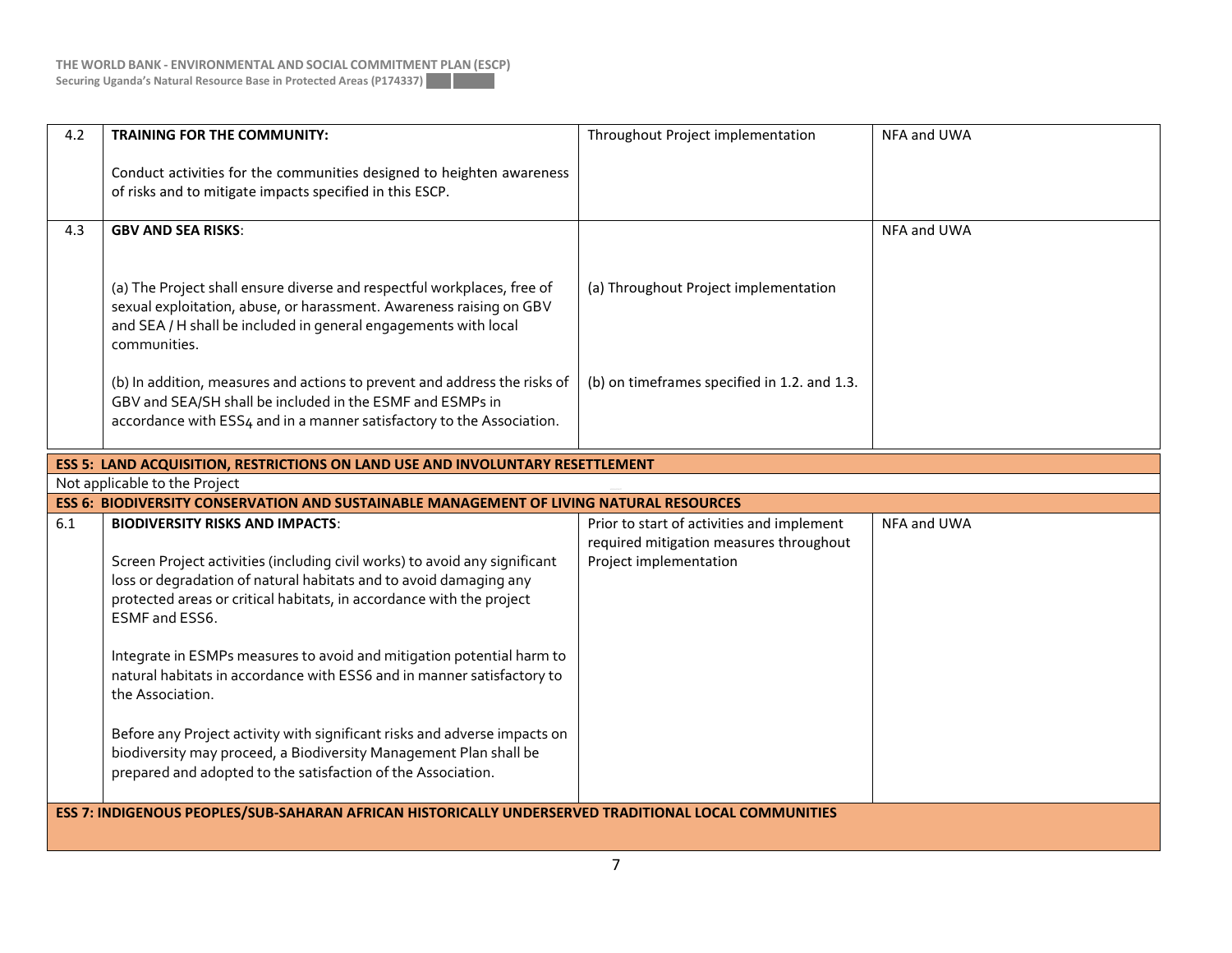| Not currently relevant to the Project |                                                                                                                                                                                                                                                                                                    |                                                                                                            |                                                   |  |
|---------------------------------------|----------------------------------------------------------------------------------------------------------------------------------------------------------------------------------------------------------------------------------------------------------------------------------------------------|------------------------------------------------------------------------------------------------------------|---------------------------------------------------|--|
| <b>ESS 8: CULTURAL HERITAGE</b>       |                                                                                                                                                                                                                                                                                                    |                                                                                                            |                                                   |  |
| 8.1                                   | <b>CHANCE FINDS:</b>                                                                                                                                                                                                                                                                               | Throughout Project implementation                                                                          | <b>UWA</b>                                        |  |
|                                       | Consistent with ESS8, prepare, adopt and Implement the chance finds<br>procedures described in the ESMF developed for the Project.                                                                                                                                                                 |                                                                                                            |                                                   |  |
|                                       | Include a chance finds procedure in all contractor contracts.                                                                                                                                                                                                                                      | Prior to signing of the contracts                                                                          |                                                   |  |
| 8.2                                   | <b>CULTURAL HERITAGE:</b>                                                                                                                                                                                                                                                                          | Throughout Project implementation                                                                          | NFA and UWA                                       |  |
|                                       | Ensure that activities avoid locations with known tangible cultural<br>heritage and give due consideration to intangible cultural heritage<br>consistent with the project ESMF and ESS8.                                                                                                           |                                                                                                            |                                                   |  |
|                                       | <b>ESS 9: FINANCIAL INTERMEDIARIES</b>                                                                                                                                                                                                                                                             |                                                                                                            |                                                   |  |
|                                       | Not relevant to the Project                                                                                                                                                                                                                                                                        |                                                                                                            |                                                   |  |
|                                       | <b>ESS 10: STAKEHOLDER ENGAGEMENT AND INFORMATION DISCLOSURE</b>                                                                                                                                                                                                                                   |                                                                                                            |                                                   |  |
| 10.1                                  | STAKEHOLDER ENGAGEMENT PLAN PREPARATION AND                                                                                                                                                                                                                                                        |                                                                                                            |                                                   |  |
|                                       | <b>IMPLEMENTATION</b>                                                                                                                                                                                                                                                                              | Throughout Project implementation                                                                          | NFA and UWA                                       |  |
|                                       | Implement Stakeholder Engagement Plan (SEP).                                                                                                                                                                                                                                                       |                                                                                                            |                                                   |  |
| 10.2                                  | <b>PROJECT GRIEVANCE MECHANISM:</b>                                                                                                                                                                                                                                                                |                                                                                                            |                                                   |  |
|                                       | Prepare, adopt maintain and operate a grievance mechanism, as<br>described in the SEP.                                                                                                                                                                                                             | Throughout Project implementation                                                                          | NFA and UWA                                       |  |
| <b>CAPACITY SUPPORT (TRAINING)</b>    |                                                                                                                                                                                                                                                                                                    |                                                                                                            |                                                   |  |
|                                       | Type of training / Targeted Groups                                                                                                                                                                                                                                                                 | <b>Timeframe for Delivery</b>                                                                              | <b>Trainers</b>                                   |  |
| CS <sub>1</sub>                       | Deliver training on screening of Project activities and key provisions of<br>the Project ESMF and SEP / Staff leading implementation of Project<br>supported activities in targets areas - Park Wardens (UWA), senior<br>rangers (UWA), Sector Managers and rangers (NFA), project focal<br>points | At Project start, upon new staff hire, and<br>periodically thereafter throughout Project<br>implementation | NFA and UWA, with support from the<br>Association |  |